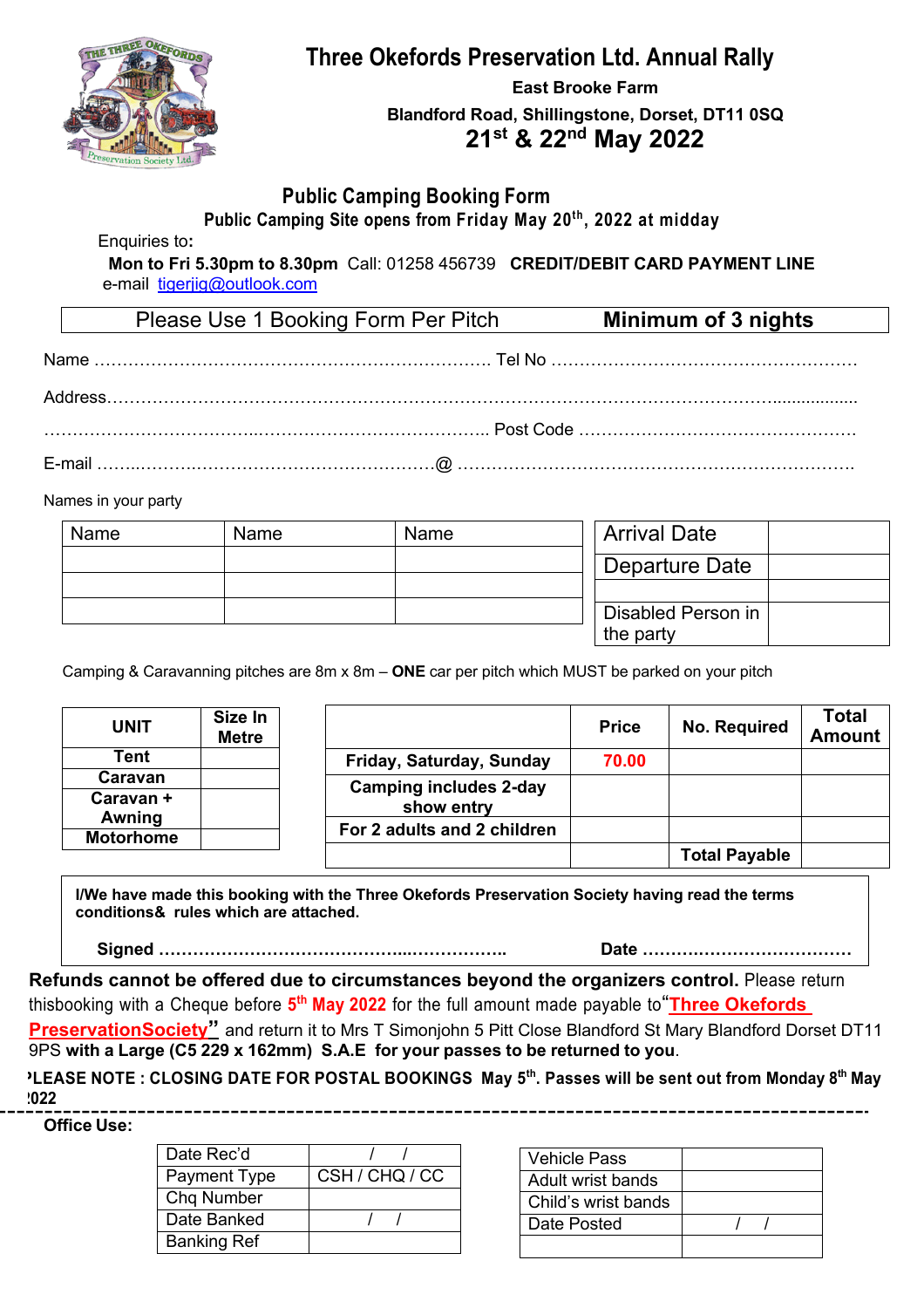# **Campsite Terms & Conditions**

### **1 - Before Arrival at the Event**

1.1 When you purchase camping, you are agreeing to comply with all Vehicle Regulations and are confirming that your vehicle(s) will have valid Vehicle Tax, MOT (if older than 3 years) and Road Traffic Act Insurance at the time of your arrival

#### **2 - Reaching your Campsite**

2.1 Your camping or caravan pitch will be allocated on arrival once you have booked in at the Campsite Steward

2.2 Access to the campsite for new arrivals is between 8am and 8pm only (Friday from Midday). If you arrive outside of these times you will not be able to park anywhere on the show ground.

2.3 The campsite is operational from **Friday 20th May 2022 at midday**

#### **3 - Booking Conditions**

3.1 To stay on the prepaid campsites during the show, you should book the relevant number of nights camping you wish to stay and the correct number of wrist bands to enter the show ground.

#### **4 - Exit Day**

4.1 Campsite pitches must be vacated by 10.00. on your departure day.

4.2 The campsite closes 10.00am Monday 23rd 2022

#### **5 - Other Campsite & Show Conditions**

5.1 Campsite pitches cannot be reserved for family or friends. If you want to camp together you will need to arrive at the campsite at the same time.

5.2 Wristband must be worn at all times to gain entry to and from the campsite to the show ground. Any lost wristbands will have to be repurchased at the pay gate.

5.6 Where reasonably necessary, we reserve the right to make alterations to the published Event or program. Artists and billed attractions are subject to change.

5.7 Three Okefords Preservation Society will not be liable for any damage caused by adverse weather conditions.

5.8 Three Okefords Preservation Society shall not be liable for any loss or damage you may suffer, due to the misuse or abuse of the site by you or anyone else.

#### **6 - Disabled Access & Camping**

6.1 Disabled visitors are welcome at the Three Okefords Preservation Society, however, please be aware that because it is a working farm site there are steep, stony, hilly sections. In some areas of the site access is difficult due to the land. Stewards will do their best to assist you. 6.2 Three Okefords Preservation Society provides a number of facilities to assist disabled visitors' needs which include: dedicated disabled camping areas, disabled toilets.

. 6.3 We do not have any facilities for charging electric wheelchairs; we advise you to bring your own generator.

#### **7 - Noise / Generators**

7.1 Petrol generators will be permitted on the campsites with a maximum of 5 litres of Petrol to be stored per generator, providing that it is in a British Standard green plastic petrol can (that satisfies the constructional and labelling requirements of the Petroleum-Spirit (Plastic Containers) Regulations 1982).

7.2 All generators should be moderately sized and must not reach a noise level whereby they become a nuisance to adjacent campers.

7.3 The Organisers and Security will stop the use of any generator if, in their opinion, it is causing a nuisance to others or it is in a dangerous condition.

7.4 The use of generators, televisions, radios, stereos or other equipment that emits excessive noise is banned from 10pm to 9am daily.

7.5 Please be respectful of other campers and keep noise to a minimum overnight. Security and Stewards will be monitoring noise levels.

#### **8 - Vehicle Movement**

8.1 The onsite speed limit is 5mph and must be complied with at all times.

8.2 Vehicle movement on the campsites is prohibited except to enter and exit the campsite. Vehicles must not be driven around the campsites to use facilities. Any vehicles driving around the campsite will be stopped by security.

8.3 There is a strict no vehicle movement rule across the whole site apart from campsite arrival and re-entry. The campsite main vehicle entrance will be closed from Midnight to 7.00am each day. Except for Emergency

8.4 All roadways must be kept clear of stationary vehicles for emergency access; any vehicle blocking a roadway will be removed.

8.5 No quad bikes, mini motorcycles, utility vehicles or golf buggies are to be used on the Showground or in the campsites.

8.6 Disabled scooters are permitted but must have the appropriate Road Traffic Act Insurance if applicable.

#### **9 - Pitch Regulations**

9.1 A pitch can contain a maximum of one caravan plus awning and towing vehicle; OR one tent plus vehicle; OR one motorhome plus awning.

9.2 A standard Caravan & Tent pitch is 8m (26ft) frontage by 8 m (26ft) depth and a motorhome pitch 8m (26ft) frontage by 8 m (26ft) depth will be allocated to you on arrival. It is important that you keep within your pitch.

9.3 All tents and caravans must be properly spaced according to strict fire regulations. Tents must not be pitched side by side.

9.4 All caravans must be parked with the towbar facing into the roadway. With the tow car parked within your pitch. All roadways must be kept clear at all times.